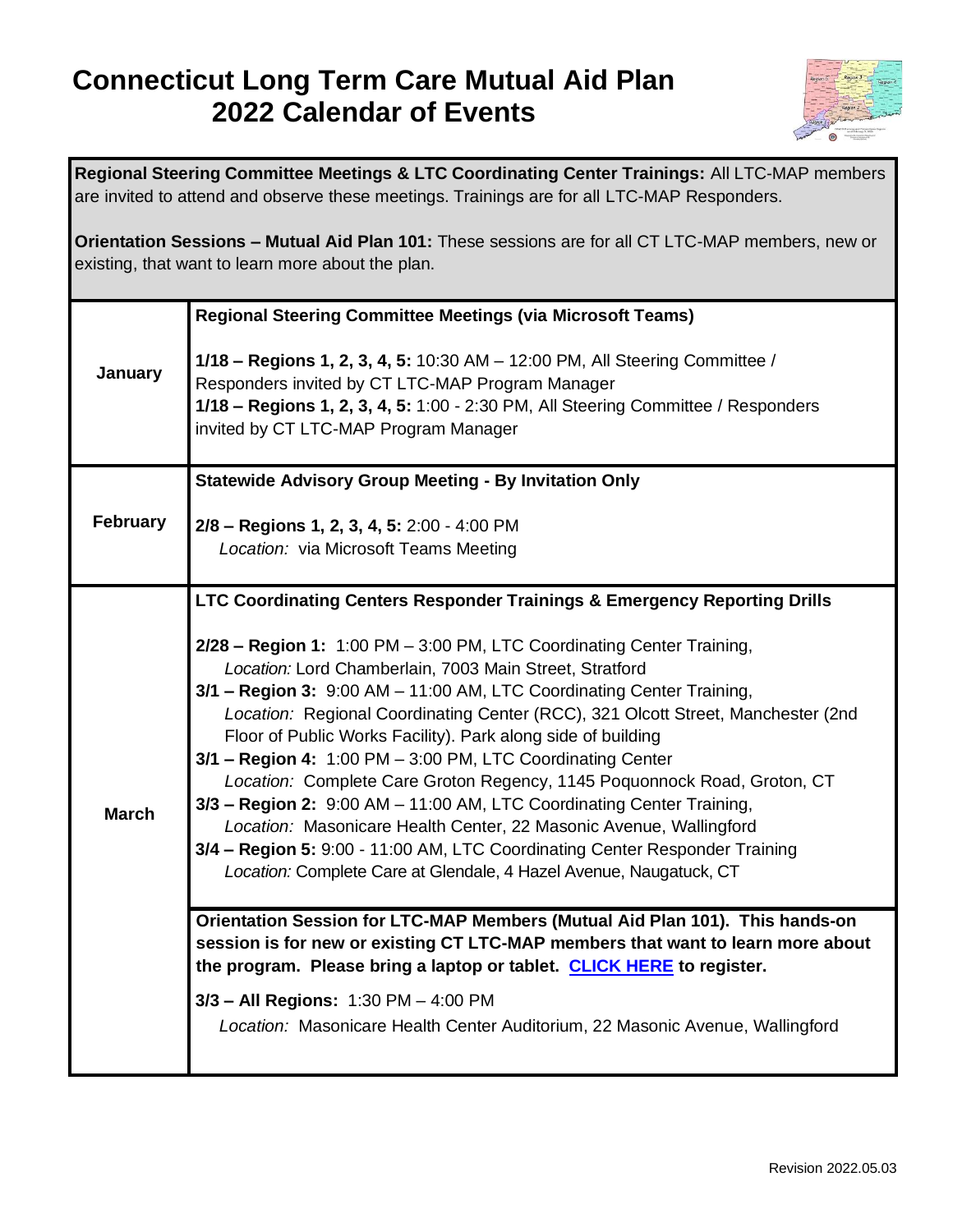|                              | Annual Education Conference and Tabletop Exercises. Registration is now open.                                                                                     |
|------------------------------|-------------------------------------------------------------------------------------------------------------------------------------------------------------------|
| <b>May</b>                   | Please choose one (1) of three (3) locations whichever is most convenient for you.                                                                                |
|                              | 8:00 - 9:00 AM - Check in, continental breakfast and networking.<br>9:00 AM Conference begins. 12:00 Buffet lunch will be provided. 1:00 PM Tabletop<br>Exercise. |
|                              |                                                                                                                                                                   |
|                              | 5/3 - StoneRidge, 186 Jerry Browne Road, Mystic, CT                                                                                                               |
|                              | 5/4 - The Lyceum, 181 Main Street, Terryville, CT                                                                                                                 |
|                              | 5/5 - Anthony's Ocean View, 450 Lighthouse Road, New Haven, CT                                                                                                    |
|                              |                                                                                                                                                                   |
|                              | LTC Coordinating Centers Responder Trainings & Emergency Reporting Drills                                                                                         |
| June                         | 6/13 - Region 1: 1:00 - 3:00 PM, LTC Coordinating Center Responder Training                                                                                       |
|                              | Location: Lord Chamberlain, 7003 Main Street, Stratford<br>6/14 - Region 3: 9:00 - 11:00 AM, LTC Coordinating Center Responder Training                           |
|                              | Location: Regional Coordinating Center (RCC), 321 Olcott Street, Manchester (2nd                                                                                  |
|                              | Floor of Public Works Facility). Park along side of building                                                                                                      |
|                              | 6/14 - Region 4: 1:00 - 3:00 PM, LTC Coordinating Center Responder Training                                                                                       |
|                              | Location: Complete Care Groton Regency, 1145 Poquonnock Road, Groton, CT                                                                                          |
|                              | 6/16 - Region 2: 9:00 - 11:00 AM, LTC Coordinating Centers Responder Training                                                                                     |
|                              | Location: Masonicare Health Center, 22 Masonic Avenue, Wallingford                                                                                                |
|                              | 6/17 - Region 5: 9:00 - 11:00 AM, LTC Coordinating Center Responder Training                                                                                      |
|                              | Location: Complete Care at Glendale, 4 Hazel Avenue, Naugatuck, CT                                                                                                |
|                              | Orientation Session for LTC-MAP Members (Mutual Aid Plan 101). These sessions                                                                                     |
|                              | are for new or existing CT LTC-MAP members that want to learn more about the                                                                                      |
|                              | program. Registration will be available mid-May.                                                                                                                  |
|                              | 6/16 - All Regions: 1:30 - 4:30 PM                                                                                                                                |
|                              | Location: Bayview Health Care, 301 Rope Ferry Road, Waterford, CT                                                                                                 |
| August /<br><b>September</b> | LTC Coordinating Centers Responder Trainings & Emergency Reporting Drills                                                                                         |
|                              | 8/29 - Region 1: 1:00 - 3:00 PM, LTC Coordinating Center Responder Training<br>Location: Lord Chamberlain, 7003 Main Street, Stratford                            |
|                              | 8/30 - Region 3: 9:00 - 11:00 AM, LTC Coordinating Center Responder Training                                                                                      |
|                              | Location: Regional Coordinating Center (RCC), 321 Olcott Street, Manchester (2nd                                                                                  |
|                              | Floor of Public Works Facility). Park along side of building                                                                                                      |
|                              | 8/30 - Region 4: 1:00 - 3:00 AM, LTC Coordinating Center Responder Training                                                                                       |
|                              | Location: Complete Care Groton Regency, 1145 Poquonnock Road, Groton, CT                                                                                          |
|                              | 9/1 - Region 2: 9:00 - 11:00 AM, LTC Coordinating Centers Responder Training                                                                                      |
|                              | Location: Masonicare Health Center, 22 Masonic Avenue, Wallingford<br>9/2 - Region 5: 9:00 - 11:00 AM, LTC Coordinating Center Responder Training                 |
|                              | Location: Complete Care at Glendale, 4 Hazel Avenue, Naugatuck, CT                                                                                                |
|                              |                                                                                                                                                                   |